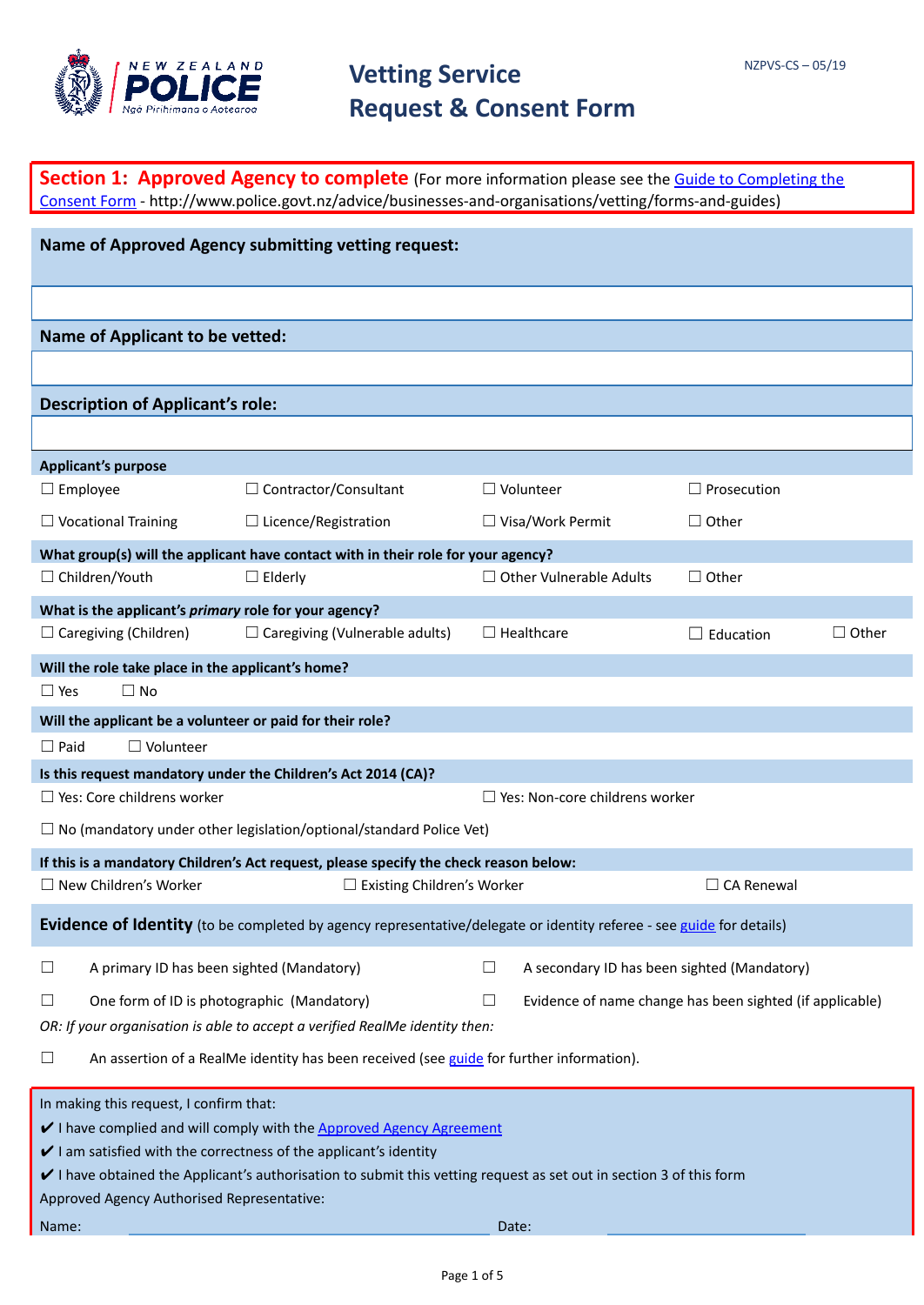

**Name of Approved Agency submitting vetting request:**

### **Section 2: Applicant to complete and return to Approved Agency**

*\*Denotes a mandatory field*

| <b>Personal Information</b>          |                                                                              |                                 |  |  |
|--------------------------------------|------------------------------------------------------------------------------|---------------------------------|--|--|
|                                      | Details (note: the name you are most commonly known by is your primary name) |                                 |  |  |
| *Family name (Primary):              |                                                                              |                                 |  |  |
| Given name(s):                       |                                                                              |                                 |  |  |
| *Gender:                             | (Other)<br>$(M)$ $(F)$                                                       | *Date of birth:<br>(dd/mm/yyyy) |  |  |
| Place of birth:<br>(Town/City/State) |                                                                              |                                 |  |  |
| *Country of birth                    |                                                                              |                                 |  |  |
| NZ Driver Licence number:            |                                                                              |                                 |  |  |

**Previous names**: If applicable, please include other alias or alternate names; married name if not your primary name; previous/maiden/name changed by deed poll or statutory declaration.

| Family name | First name | Middle names |
|-------------|------------|--------------|
|             |            |              |
|             |            |              |
|             |            |              |
|             |            |              |
|             |            |              |
|             |            |              |
|             |            |              |
|             |            |              |
|             |            |              |

#### **Permanent Residential Address**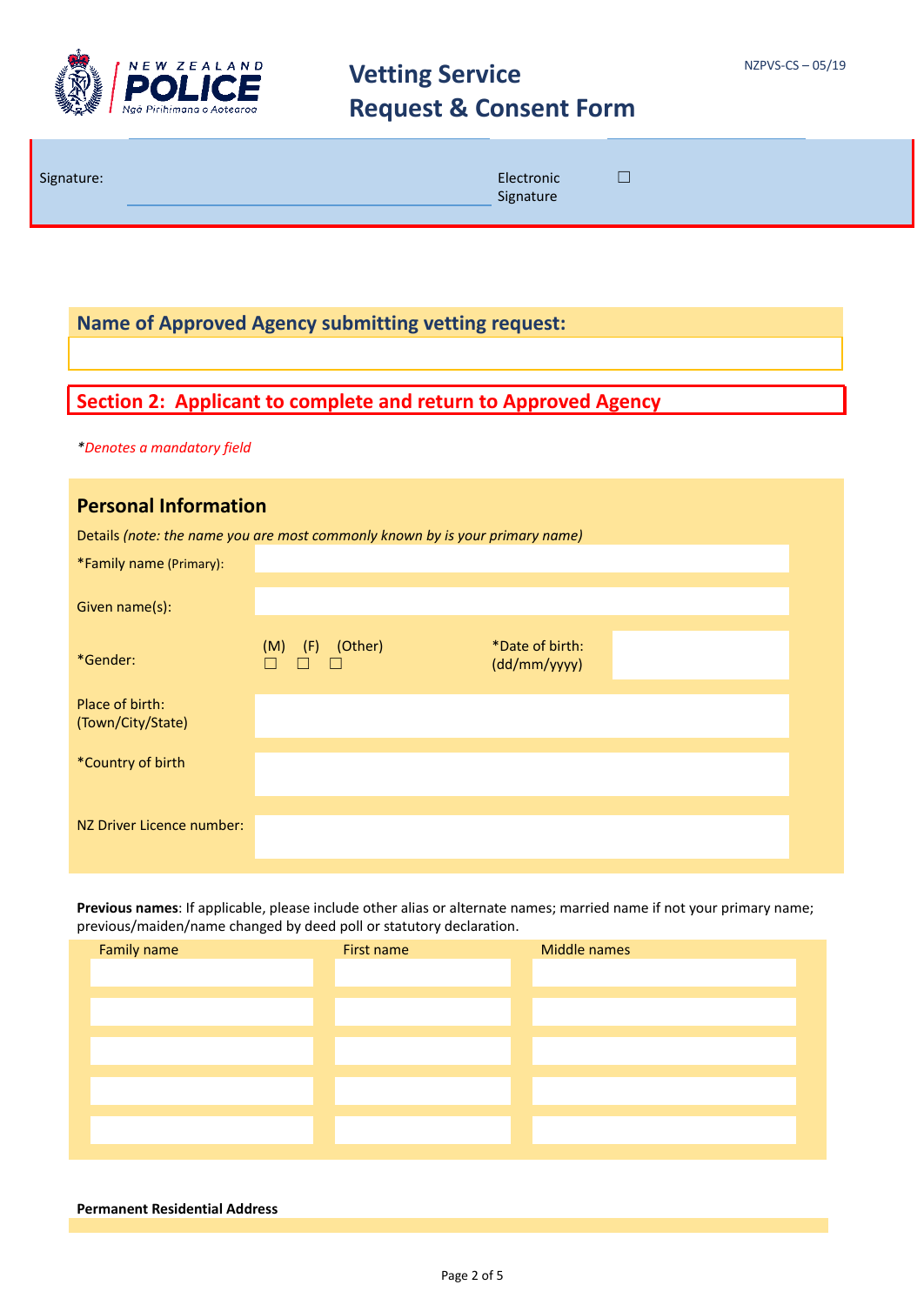

| *Number/Street:                |            |  |
|--------------------------------|------------|--|
| Suburb:                        | Post Code: |  |
| *City/Town/<br>Rural District: |            |  |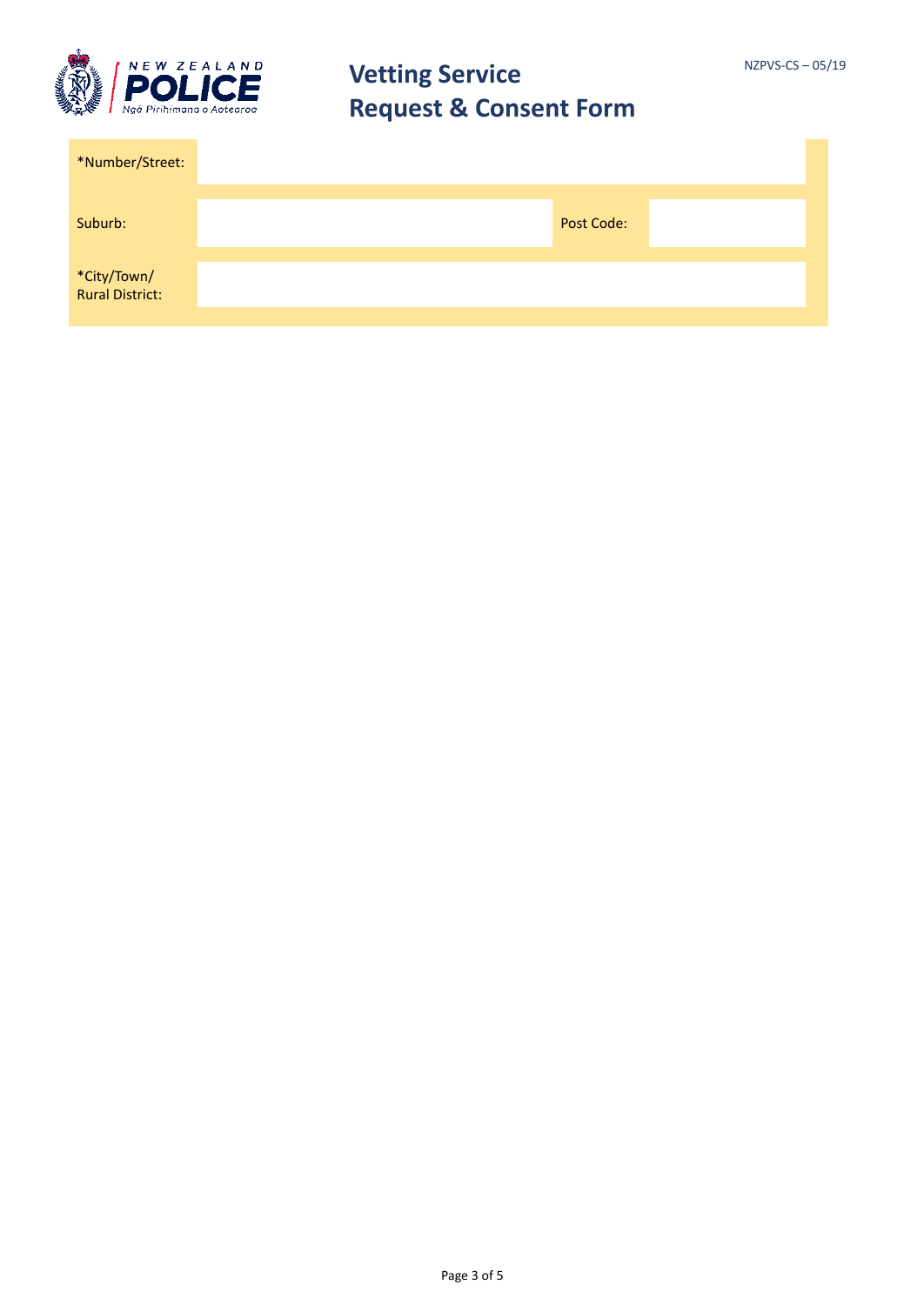

### **Section 3: Applicant to complete and return to Approved Agency**

#### **Consent to release information**

- 1. The New Zealand Police may release **any** information they hold if relevant to the purpose of this vetting request. This includes:
	- Conviction histories and infringement/demerit reports
	- Active investigations, charges and warrants to arrest
	- Charges that did not result in a conviction including those that were acquitted, discharged without conviction, diverted or withdrawn
	- **Any** interaction I have had with New Zealand Police considered relevant to the role being vetted, including investigations that did not result in prosecution
	- Information regarding family violence where I was the victim, offender or witness to an incident or offence, primarily in cases where the role being vetted takes place in a home environment where exposure to physical or verbal violence could place vulnerable persons at emotional or physical risk.
	- Information subject to name suppression where that information is necessary to the purpose of the vet
- 2. If I am eligible under the Criminal Records (Clean Slate) Act 2004, my conviction history will not be released **unless**:
	- a. Section 19(3) of the Clean Slate Act applies to this request (exceptions to the clean slate regime)
	- b. Section 31(3) of the Children's Act 2014 applies to this request (safety checks of core children's workers).
	- c. The vetting request is made by an individual for the purpose of an overseas Visa/Work Permit as a Privacy Act request authorising the vetting result to be provided directly to the relevant embassy, high commission or consulate.

Please see the [guide](http://www.police.govt.nz/sites/default/files/publications/user-guide-to-pvs-vetting-request-consent-form.pdf) for more information regarding the Clean Slate legislation.

- 3. The Police Vetting Service may disclose newly-obtained relevant information to the Approved Agency after the completion of the Police Vet in the following circumstances:
	- The disclosure of the newly-obtained information is considered to be justified under the Privacy Act 1993 (if it had existed or been available at the time of the Police vet, it would have been disclosed); and
	- The Police Vetting Service has taken steps to confirm that the purpose of the Police vet still exists e.g. that I got the role which required a Police vet and am still employed or engaged in it.

The Vetting Service will endeavour to notify you prior to the disclosure.

- 4. Information provided in this consent form may be used to update New Zealand Police records.
- 5. I am entitled to a copy of the vetting result released to the Approved Agency (to be provided by the agency) and can seek a correction by contacting the Vetting Service.
- 6. The Approved Agency will securely dispose of this consent form, copies of identification documents and the vetting result within 12 months of receiving the result unless a longer retention period is required by legislation.
- 7. I may withdraw this consent, prior to Police's disclosure of the vetting result, by notifying the Approved Agency.

For further information, please see the Guide to [Completing](http://www.police.govt.nz/sites/default/files/publications/user-guide-to-pvs-vetting-request-consent-form.pdf) the Consent Form.

#### **Applicant's Authorisation:**

- ✔ I confirm that the information I have provided in this form relates to me and is correct.
- ✔ I have read and understood the information above.
- ✔ I authorise New Zealand Police to disclose any personal information it considers relevant to my application (as described above) to the Approved Agency making this request for the purpose of assessing my suitability at any time.

Name: Date: Date: Date: Date: Date: Date: Date: Date: Date: Date: Date: Date: Date: Date: Date: Date: Date: Date: Date: Date: Date: Date: Date: Date: Date: Date: Date: Date: Date: Date: Date: Date: Date: Date: Date: Date:

 $\Box$ 

|            | Electronic |
|------------|------------|
| Signature: | Signature  |